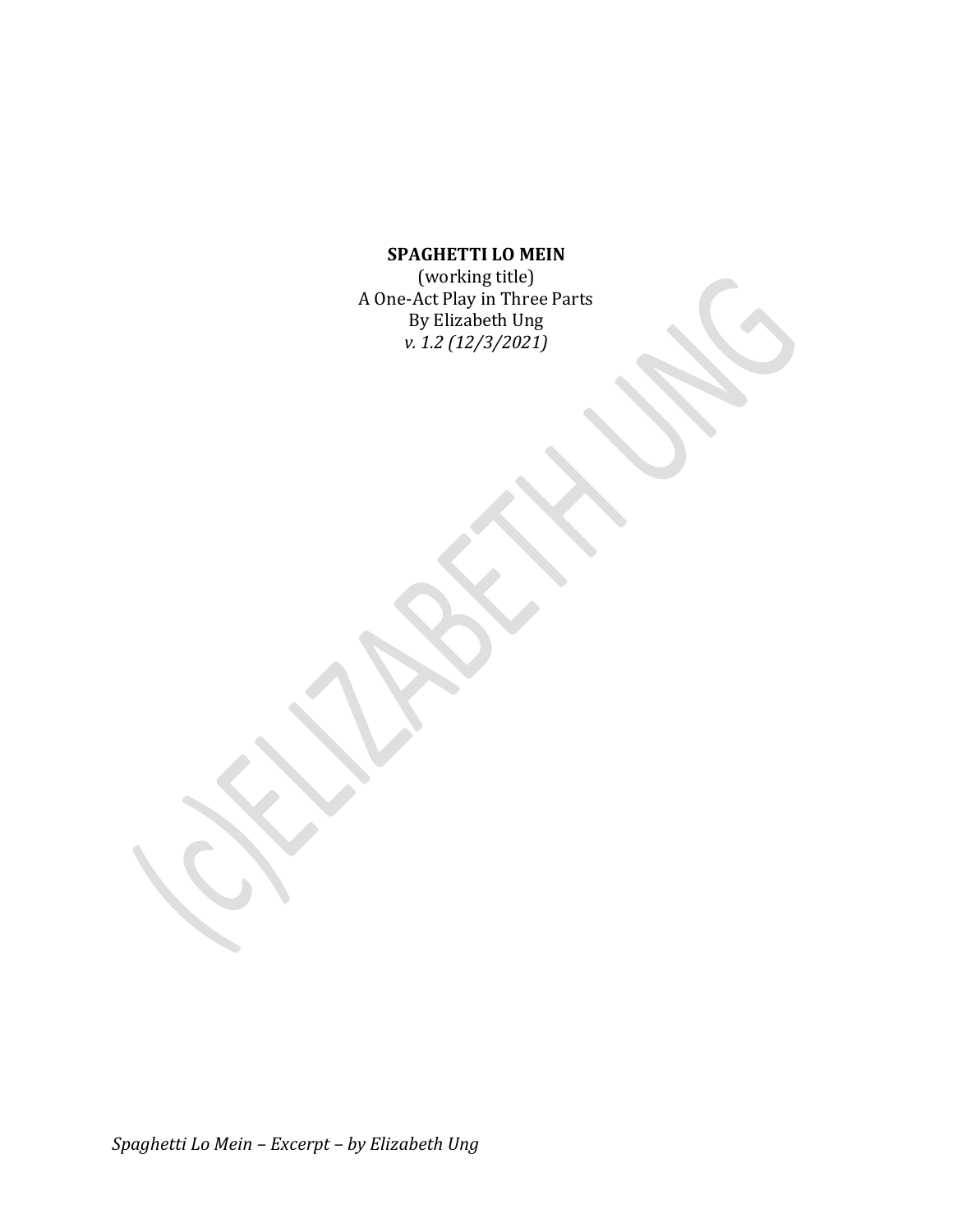## **CHARACTERS---**

JINNY *mid-20's, Chinese American, female or femme, she/her* GRANDMA SIU (MEI LIN) *50's-60's, Chinese American, female or femme, she/her* ZHAO JUN/MYSTERIOUS CUSTOMER/MYSTERIOUS STRANGER/LINDA *late 30's-40's, Chinese American female or non-binary, she/her/he/him/they/them* WHITE MAN/EMILY/PAMELA *late 20's-40's, White, female or non-binary, she/her/he/him*

(Home Video Sequence Only) YOUNG JINNY *seven-years-old, Chinese American, female or femme, she/her* ELDERY ZHAO JUN *50's-60's, Chinese American, male or masc, he/him/his*

Elderly ZHAO JUN and young seven-year-old JINNY are portrayed by separate actors in a short-filmed sequence, if possible. Alternatively, they may just be played by JINNY and ZHAO JUN's stage actors.

All Chinese American characters must be portrayed by Asian or Asian American female, femme, or non-binary actors. Whitewashing is prohibited.

## **SETTING---**

The past: how we want to remember. A stylized flashback. The future: how we fear to remember. A hipster, gentrified restaurant. The present: how to remember. The Jun-porium Chinese Restaurant at the heart of Chinatown.

## **HISTORICAL REFERENCES---**

The Kitchen God [https://en.wikipedia.org/wiki/Kitchen\\_God](https://en.wikipedia.org/wiki/Kitchen_God) MSG Craze and Hoax <https://news.colgate.edu/magazine/2019/02/06/the-strange-case-of-dr-ho-man-kwok/>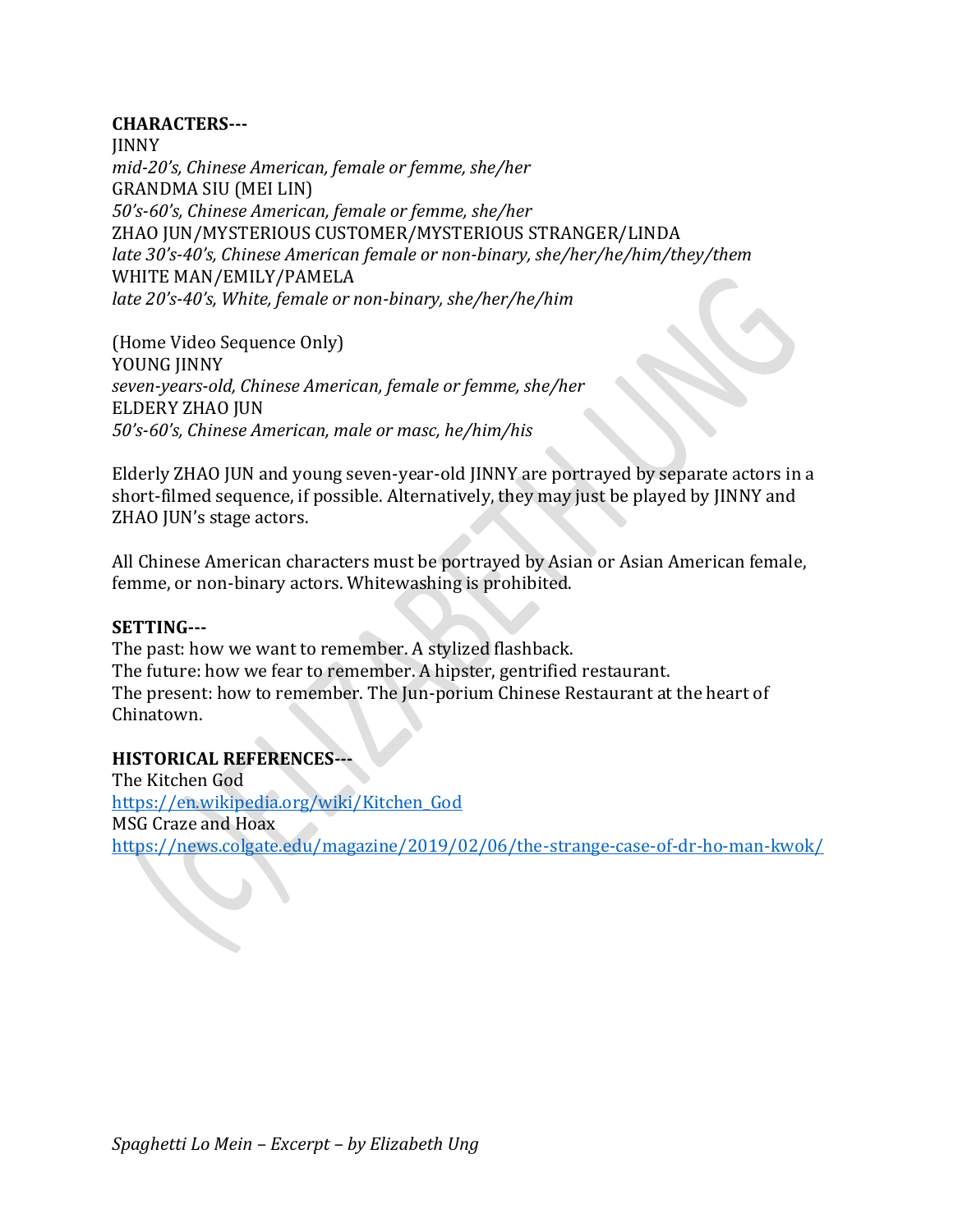## **THE PAST How We Want to Remember**

*(GRANDMA SIU sits at the kitchen table with a twelve-year-old JINNY. They are rolling up meat dumplings of some kind.)*

## **GRANDMA SIU**

A long time ago… before our people were accepted into society. Before the grand dynasties of street-corner Chinese takeout and Panda Express. Before air fryers were a symbol of luxury, in a time when we used one knife to cut and chop and risked cross-contamination.

Ew.

## **JINNY**

## **GRANDMA SIU**

Shh. Imagine, it's the Year of the Metal Rat. Your Grandma was at the age of twenty-something. On a peculiar street at a peculiar vendor in Chinatown, there was a boy your Grandma pined for.

## **JINNY**

*Ew.*

# **GRANDMA SIU**

Shh. That boy was named Zhao Jun.

*(ZHAO JUN appears in a stylized way---perhaps in the spirit of Beijing Opera but not as extravagant. Everything is stylized for this flashback.*

*GRANDMA SIU gives a wave at ZHAO JUN. ZHAO JUN winks back at her and he summons many kitchen utensils.)*

## **GRANDMA SIU (cont'd.)**

Zhao Jun came from a proud lineage of chefs. His father, grandfather, and forefathers all served under the Emperor as the Royal Cook.

## **JINNY**

Didn't China stop having Emperors around World War II---

## **GRANDMA SIU**

Shh! *Aiyaa.* You and your technicalities.

## **ZHAO JUN**

*Ahem.*

*(ZHAO JUN starts frying up various foods.)*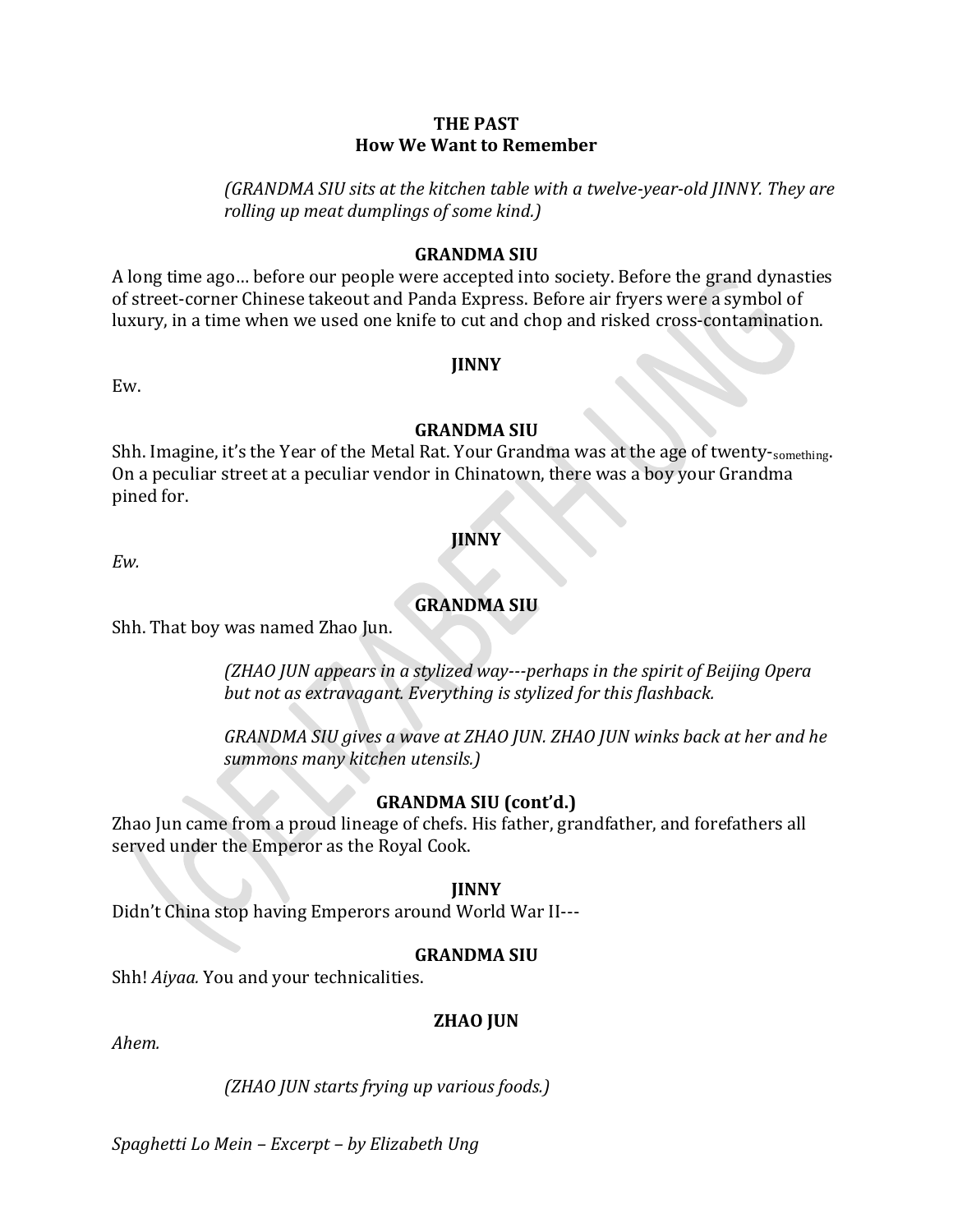#### **GRANDMA SIU**

Zhao Jun had no less talent than his ancestors. He sold his famous dumplings as a street vendor. Then, went on to create hundreds of noodle dishes in Shanghai. Peking duck? He cooked and sold them by the dozens. Oh, you want the most delicious, succulent roast pig? Not a problem for Zhao Jun. He did it all.

*(ZHAO JUN opens up his restaurant.)*

## **GRANDMA SIU (cont'd.)**

By some stroke of fate, Zhao Jun landed in America where he opened up his restaurant: *THE JUN-PORIUM.*

*(ZHAO JUN reveals THE JUN-PORIUM logo with much splendor.)*

#### **JINNY**

Jun-porium?

## **GRANDMA SIU**

*The* Jun-porium.

**JINNY**

Is that really a good name?

*(GRANDMA SIU slaps JINNY's back and continues the story.*

*WHITE MAN enters, wearing over-the-top glasses and mustache.)*

## **GRANDMA SIU**

Zhao Jun served over thousands of customers every month. He gained the attention of food junkies, food critics, and regular people. Myself included. Every day we flocked to his restaurant, which was at the heart of Chinatown. It was rumored even the President and First Lady visited this authentic Chinese cuisine.

**JINNY**

Which President?

## **GRANDMA SIU**

Eh, the non-racist one.

**JINNY**

…?

## **GRANDMA SIU**

*Aiyaa!* Will you please let me tell the story?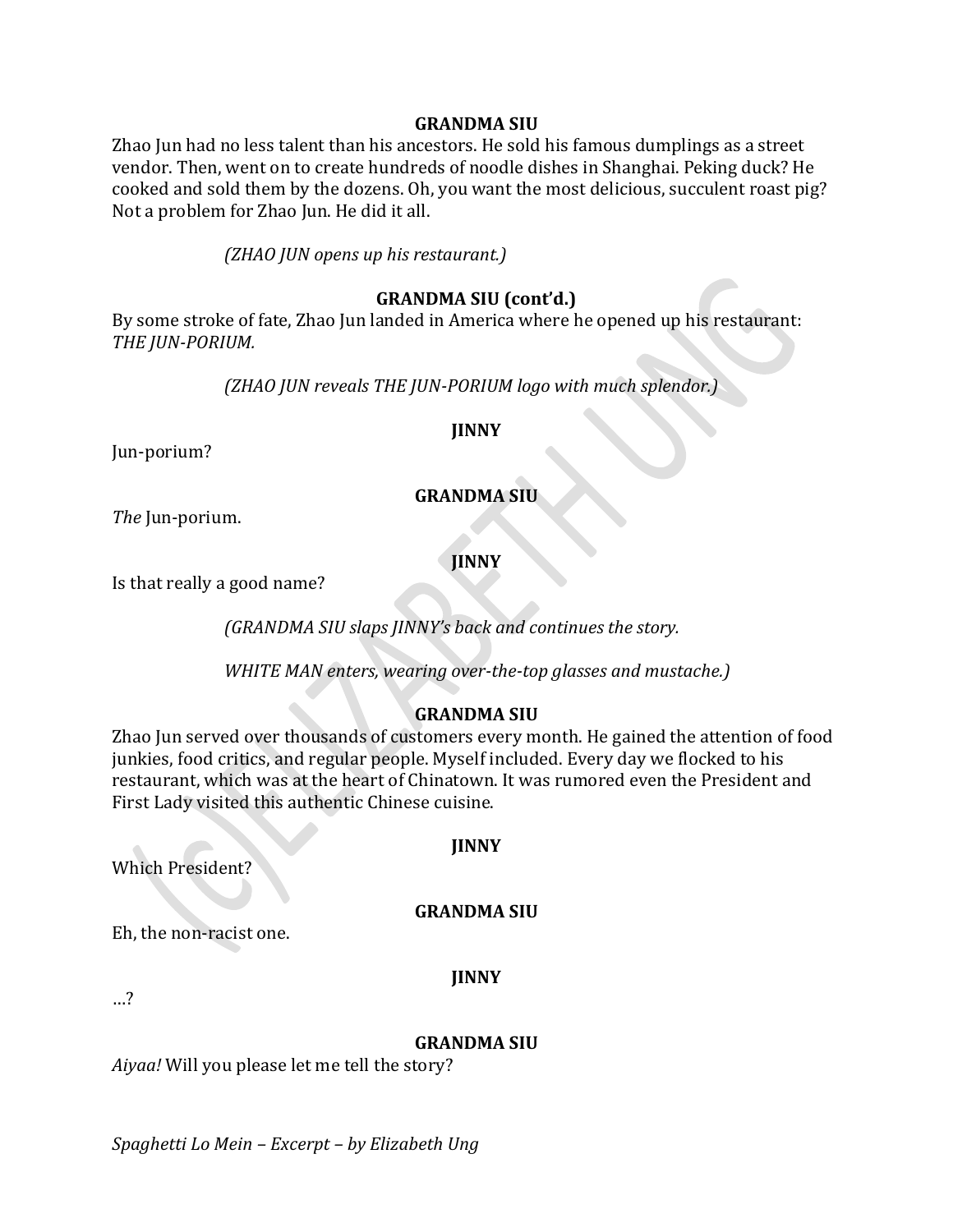*(JINNY puts her hands up "Okay, okay. Fine, I'll stop." ZHAO JUN notices the WHITE MAN.)*

## **WHITE MAN**

Howdy, neighbor!

#### **ZHAO JUN**

Uh, yeah. Hi. Need a table?

## **WHITE MAN**

Sure. Just for one. Just me. I am a professor just down the road at "Generic University" and I have a big name in the science world. I have a wife and three kids---all boys, by the way. They will grow up to be a teacher, a football player, or a car salesman. Or all three. I got this job through my daddy's money and currently I am paid more than what I work for because of nepotism.

#### **ZHAO JUN**

Okaaay. What would you like, sir?

## **WHITE MAN**

What is your recommendation?

## **ZHAO JUN**

Oh, just about anything. You see, I've just expanded my menu to include the entire Asian diaspora. Singaporean noodles, Sichuan style pork, fresh kimchi, chicken adobo, butterfly wontons---

## **WHITE MAN**

I'll have a burger.

## **ZHAO JUN**

We don't serve that.

## **WHITE MAN**

Oh.

Well, what's the closest thing to a burger?

## **ZHAO JUN**

*(sighs)* We got some sweet and sour pork.

## **WHITE MAN**

PERFECT THANK YOU

*(ZHAO JUN whips up the pork dish and serves it to WHITE MAN.)*

## **GRANDMA SIU**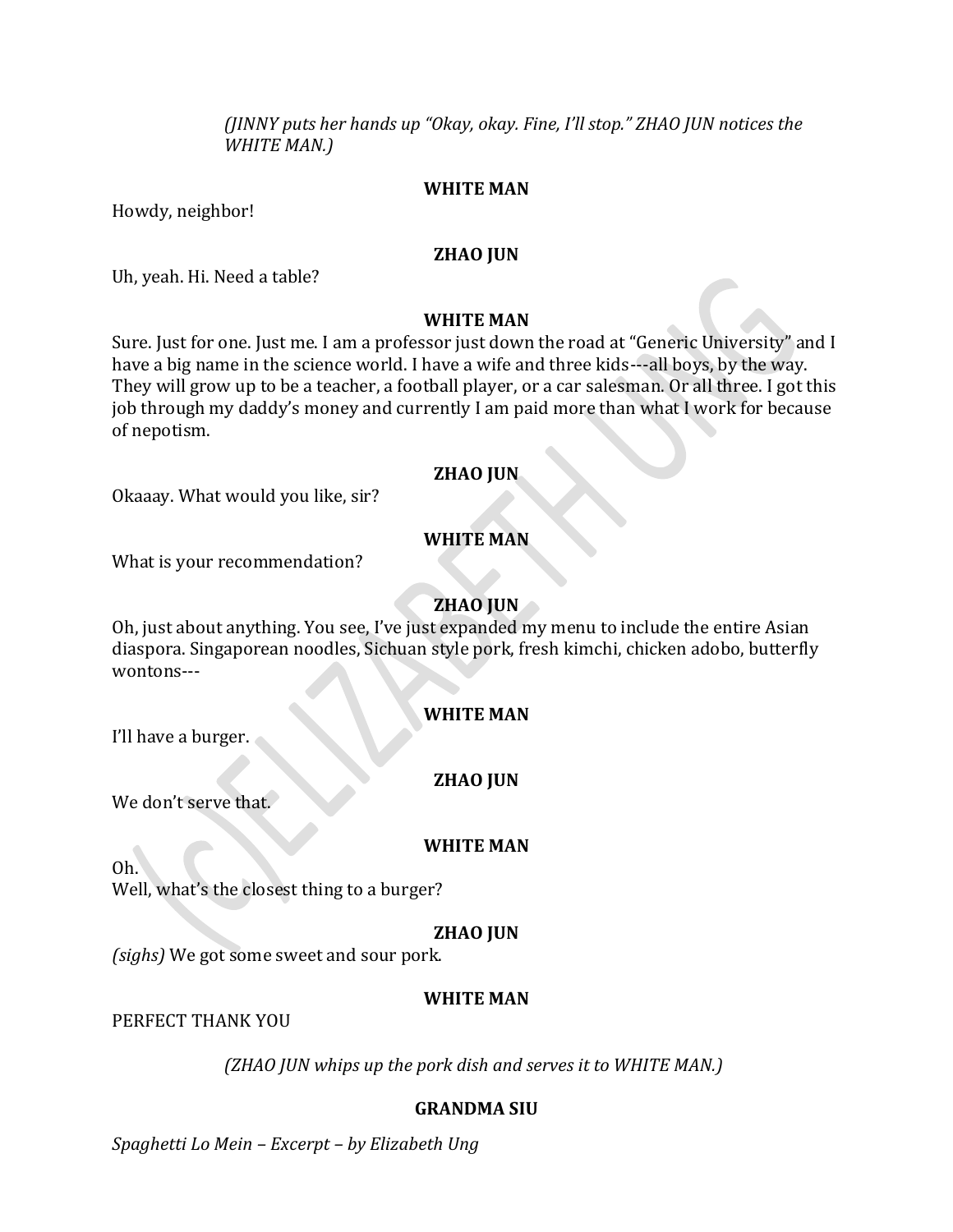Zhao Jun gave the mysterious man a simple but tasty dish.

*(WHITE MAN takes a bite of the dish.)*

## **WHITE MAN**

Oh…my…baby-Jesus-on-a-pickle…

## **ZHAO JUN**

Yes?

## **WHITE MAN**

This…is…heavenly!

*(WHITE MAN scarfs down the rest of the dish and orders more from ZHAO JUN.)*

## **GRANDMA SIU**

You see, Zhao Jun and his family were not ordinary chefs. They all had the touch of the Kitchen God.

## **JINNY**

The Kitchen God?

## **GRANDMA SIU**

That's right. That was the secret to Zhao Jun's talent. Divine intervention.

## **JINNY**

…not hard work and effort?

## **GRANDMA SIU**

No, no. Did your Mom tell you that?

#### **JINNY**

Well…never mind. Continue, Grandma.

## **GRANDMA SIU**

As the mysterious stranger ordered more dishes, Zhao Jun worked tirelessly. The regular customer at The Jun-porium didn't have the money like this customer did. The man kept eating and eating, allured by the notes of complex flavor profiles, textures, and spices from each dish Zhao Jun created. It was like a bunch of church ladies going at it at a Sunday buffet.

> *(ZHAO JUN serves WHITE MAN one last dish---a magnificent Peking Duck. WHITE MAN's eyes pop out of his skull.)*

## **WHITE MAN**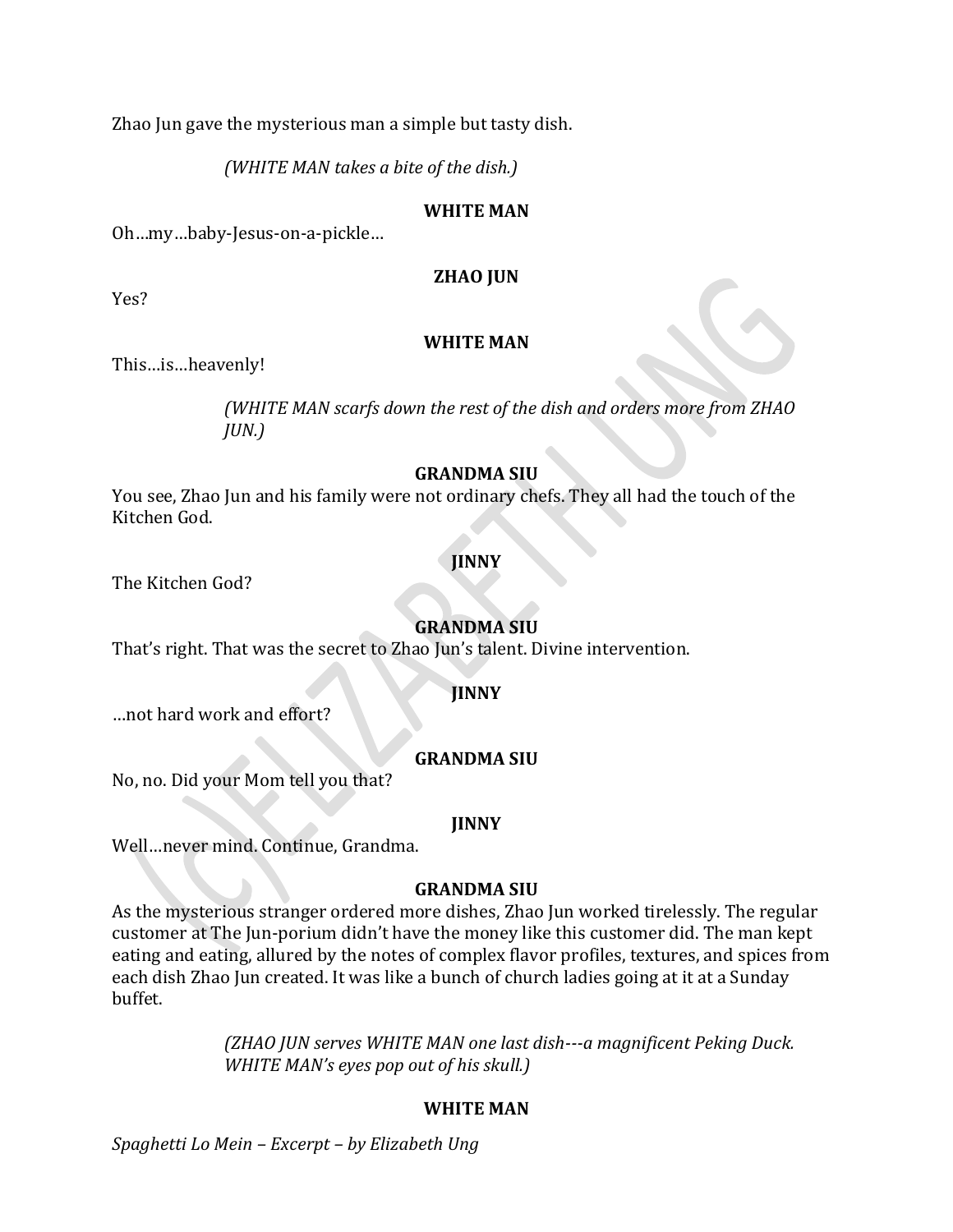*(wheezes)*

## **ZHAO JUN**

I hate to break it to you, sir, but my restaurant is about to close. And I have a hot date tonight.

## *(ZHAO JUN winks at GRANDMA SIU.)*

# **ZHAO JUN (cont'd.)**

Would you like to have the check now---

*(WHITE MAN holds ZHAO JUN's hand in agony.)*

## **ZHAO JUN (cont'd.)**

Are you okay? You're sweating bullets!

## **WHITE MAN**

Wha-wha-wha-wha---

*(WHITE MAN wheezes some more. ZHAO JUN gives him a cup of tea.)*

# **WHITE MAN (cont'd.)**

*Ooooooohhhhhh….*

## **ZHAO JUN**

Drink it, it'll cleanse your throat.

*(WHITE MAN gulps down the tea.)*

# **WHITE MAN**

What. Is. In. This.

# **ZHAO JUN**

Ah, I can't say. Or rather, I can't tell you. A family secret recipe.

*(ZHAO JUN holds up his hands and heavenly music quickly plays.)*

# **WHITE MAN**

Oh, c'mon friend. *(hacks)* I'm your most valued customer.

*(WHITE MAN hands over several fat stacks of bills. ZHAO JUN suspiciously looks at them.)*

## **ZHAO JUN**

You certainly have the means to be.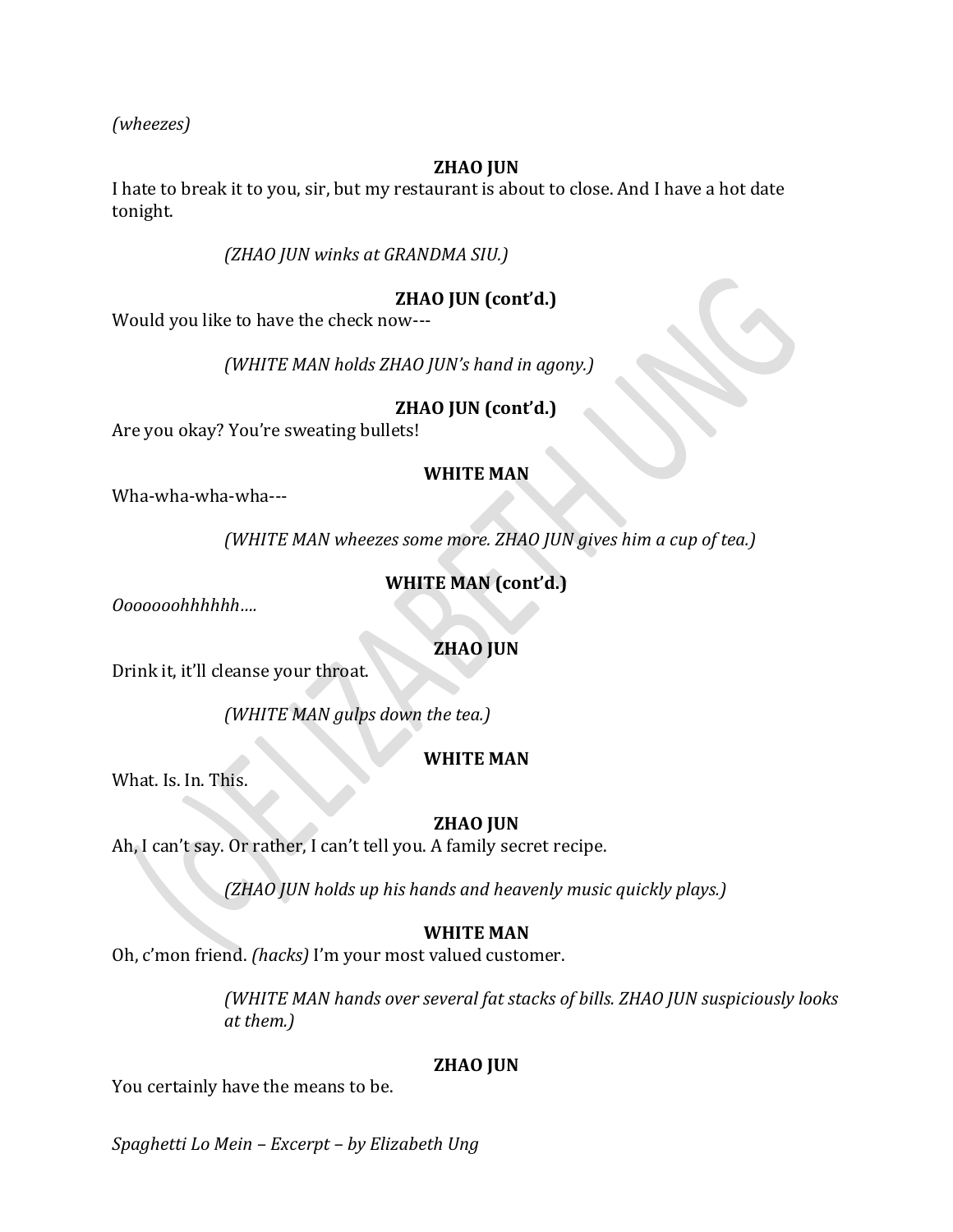#### **WHITE MAN**

Not even just one nugget of information?

#### **ZHAO JUN**

My lips are sealed.

#### **WHITE MAN**

*Pwetty pwease with a chewwy on twop?*

## **ZHAO JUN**

Sorry. *(under breath) Gwáilóu.*

#### **WHITE MAN**

*(beat)* What did you just say?

#### **ZHAO JUN**

Oh, uh. Friend. It means friend. Yeah.

**JINNY**

Wait, Grandma, doesn't that mean "white trash---"

## **GRANDMA SIU**

And so, language barriers aside, the mysterious customer was so determined to know what had made his pulse race, his armpits sweaty, his digestion out of whack, his stomach bloated, his blood sugar high.

#### **WHITE MAN**

Well, can you at least tell me where the bathrooms are?

## **ZHAO JUN**

There's a pathway through the kitchen. Appreciate the tip, man.

*(A la mustachioed villain, WHITE MAN "sneaks" around the restaurant, even with ZHAO JUN noticing his act. ZHAO JUN briefly exits and WHITE MAN reaches the kitchen.)*

#### **JINNY**

But wait, that would mean he would've seen Zhao Jun's secret!

#### **GRANDMA SIU**

Not quite, little Jinny. Zhao Jun's secret wasn't something that could be "discovered" by the white man. Our recipes, our food, our culture has always been here as long as Chinese history had documented. But what that customer saw wasn't the secret. It was the fire he needed to burn down Zhao Jun's cultivated garden.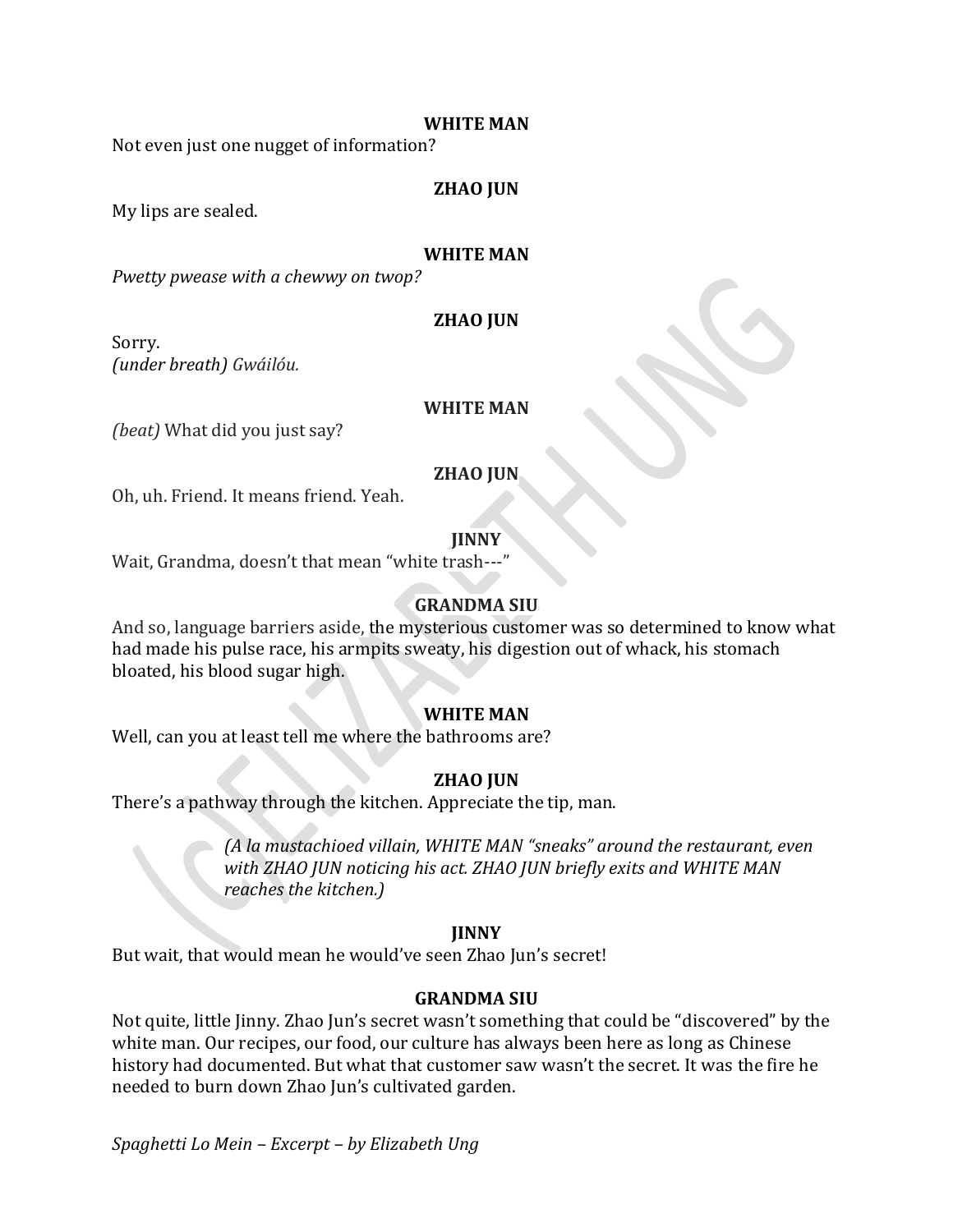*(WHITE MAN inspects the food, smelling, tasting, and overreacting. He takes out a notepad and pen, scribbling down his "findings.")*

## **WHITE MAN**

"Based on my thorough research into these Chinamen's culture, I cannot stress enough to my fellow decent people that any dish of the Oriental cuisine must be *avoided.* The minute my tongue touched the sweltering chicken, I could sense that something was not right. I felt the sweat run down my temples, my teeth were chattering, and the fairness of my pale skin turned tomato red. At first, I thought it could've been an allergic reaction. But I know it wasn't. I'm perfectly healthy. That's why I smoke tobacco and take a shot of whiskey at the end of each workday. And I eat all the canned food I want! This concoction of spices, broths, and heat cannot be merely "cultural" or "authentic." In fact, as the Peking duck made its way down my esophagus, it reminded me of a dangerous substance I studied during my lab experiments.

M. S. G."

*(Thunderclaps and lightning appear. ZHAO JUN returns on stage, trying to look for WHITE MAN.)*

**JINNY**

MSG?

## *(More thunderclaps.)*

## **GRANDMA SIU**

A terrible psychological weapon invented by the Americans to bring down the Asian food empire. Once that "customer" published an article condemning The Jun-porium, Zhao Jun served less and less customers. Even fellow Chinese American citizens were avoiding the restaurant to save face. It was that bad of a "review," if you could even call it that! Hmph.

## **ZHAO JUN**

This is the way I've always cooked it! My father, my grandfather---*our* forefathers served these dishes to the Emperor and his family!

## **WHITE MAN**

Well, last time I heard, there are no more Emperors in China, bro.

*(WHITE MAN laughs triumphantly and walks away. ZHAO JUN continues to cook.)*

## **JINNY**

That's so terrible!

## **GRANDMA SIU**

Zhao Jun lost his heart. His family suffered for it, too. Not even the divine intervention of the Kitchen God could repair the damage that was done upon the restaurant.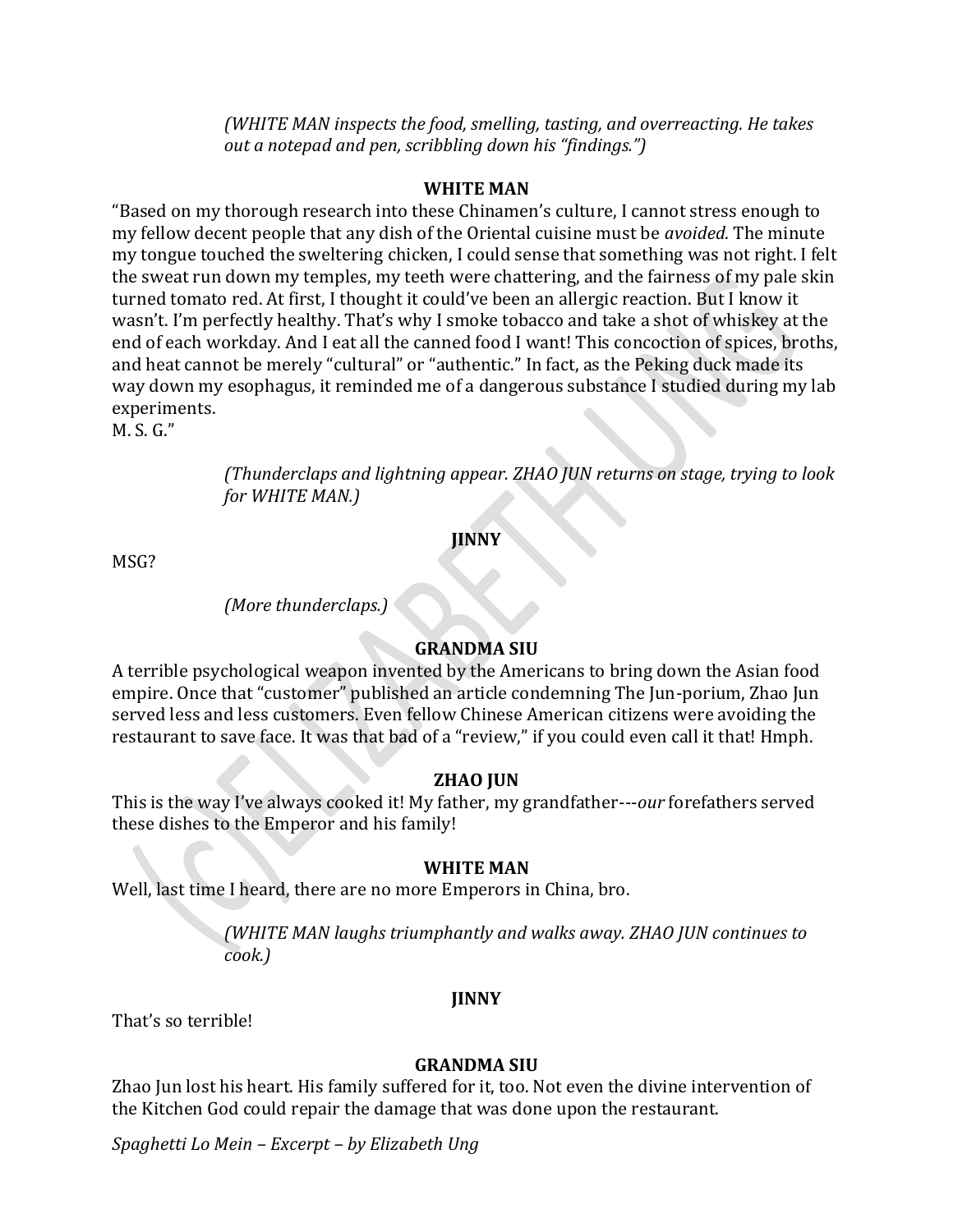## **JINNY**

Ugh. Some God we worship.

## **GRANDMA SIU**

*Aiyaa.* You must have faith and trust in what the Gods do. Particularly, the Kitchen God.

#### **JINNY**

How will the Kitchen God save Zhao Jun?!

## **GRANDMA SIU**

Patience.

Customers and diners didn't come to The Jun-porium, so The Jun-porium was forced to close down. Zhao Jun had no other talents, skills to support he and his family.

> *(GRANDMA SIU looks at ZHAO JUN with worry and love. ZHAO JUN puts his hands on GRANDA SIU's shoulders, preparing to let go of the things he loves.)*

## **ZHAO JUN**

I'm sorry we couldn't keep our home. The landlord's payment was due three months ago. We are being evicted. I'm so sorry, my love. I have saved enough money to one day see my father in China, though I hear there is another war happening there, too. Use the money to stay with your family in Hong Kong. Hopefully, that will be the start of your new life.

## **GRANDMA SIU**

Tch, *aiyaa.* Why are you so sad??? Stop being mopey and get back to the story!

## **JINNY**

Grandma?

## **GRANDMA SIU**

Zhao Jun may have sent away his family for a "better life," but the truth of the matter is, there is no "better life" anywhere else. Jinny, it's how *you* make it better that makes it a better life. Remember that.

…Okay.

# **JINNY**

## **GRANDMA SIU**

Zhao Jun was then approached by the very bastard who almost ended his career.

## **JINNY**

*(gasp)* Grandma said the "b-word…"

*(WHITE MAN enters. His mustache is bigger, his hat is bigger, his shoes are bigger, his ego is bigger.)*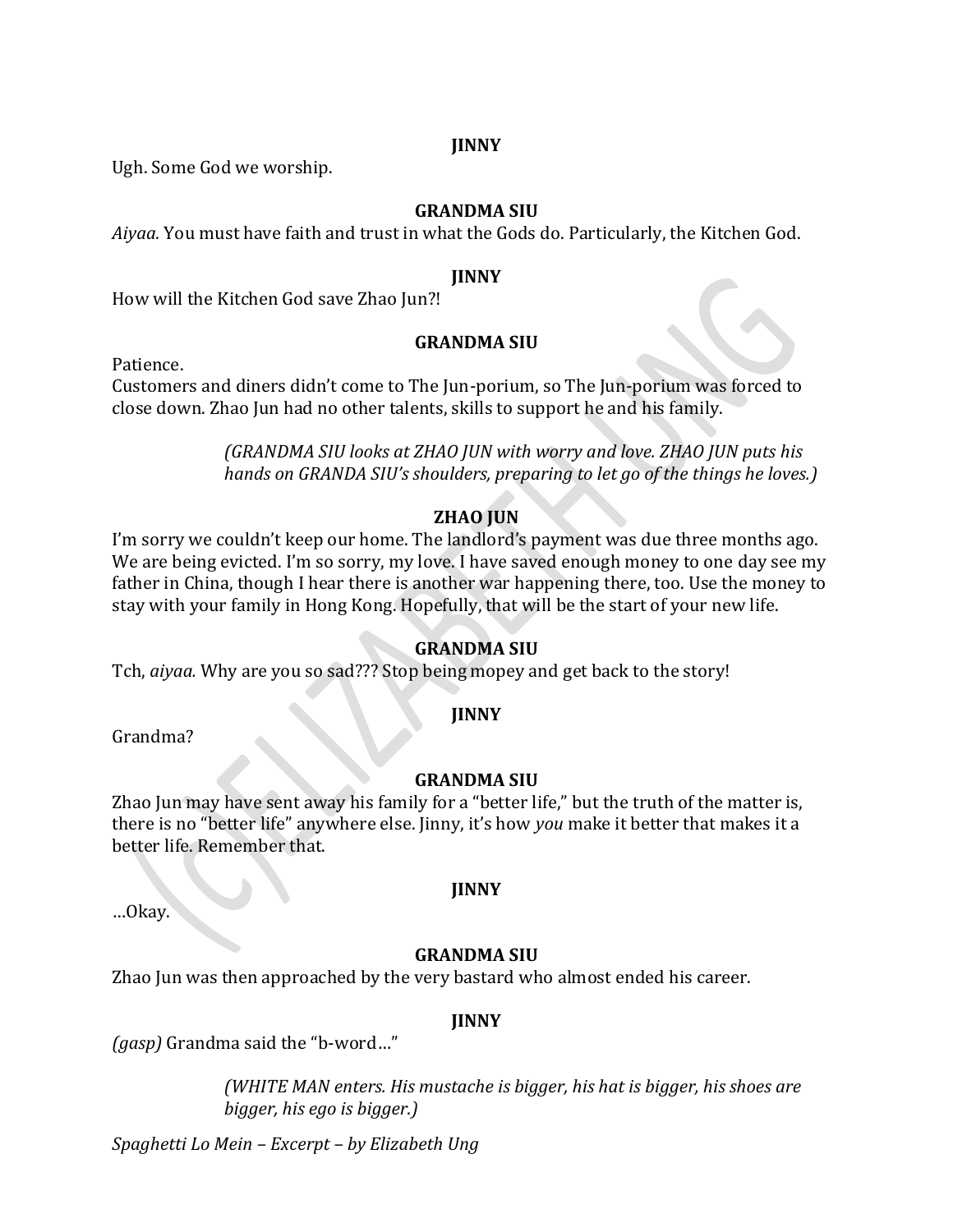## **WHITE MAN**

Ah! If it isn't Choi.

## **ZHAO JUN**

It's Zhao. Good to see you, *gwáilóu.*

## **WHITE MAN**

Ah, you know, I thought being brutally honest would make you *angry* at me. I'm still so glad you can call me "friend" after all these years because I actually have a proposition. I want to create a restaurant. Right here in the heart of Chinatown. Now, you're wondering why should a proper gent like me establish a restaurant in an immigrant community? Well, I should have you know my great-great-great-great-great grandfather was an Irish immigrant. So, I'm technically an immigrant.

#### **ZHAO JUN**

Your point.

# **WHITE MAN**

Ah, yes. You see, I am planning to open up an *Italian* joint around these parts.

## **ZHAO JUN**

You said you were Irish.

## **WHITE MAN**

I am. And I'm Italian. And French. And British.

## **ZHAO JUN**

Mayonnaise. Got it.

#### **WHITE MAN**

Yes, our menu will have mayonnaise if you want it! Now, there's just one problem---I have no space for this pet project of mine. And I hear there's a particular restaurant that's about to close down next week. Ah, but no worries, friend. I will have a job for you. *In the back.*

Pardon?

## **ZHAO JUN**

## **WHITE MAN**

You'll be a line cook. Don't worry, I'm sure you'll get the hang of it. I've already hired an authentic Italian chef. I think he goes by the name Giuseppe Mario. So *authentic.* In any case, he's in your kitchen now cooking up his specialty.

## **ZHAO JUN**

Sorry what?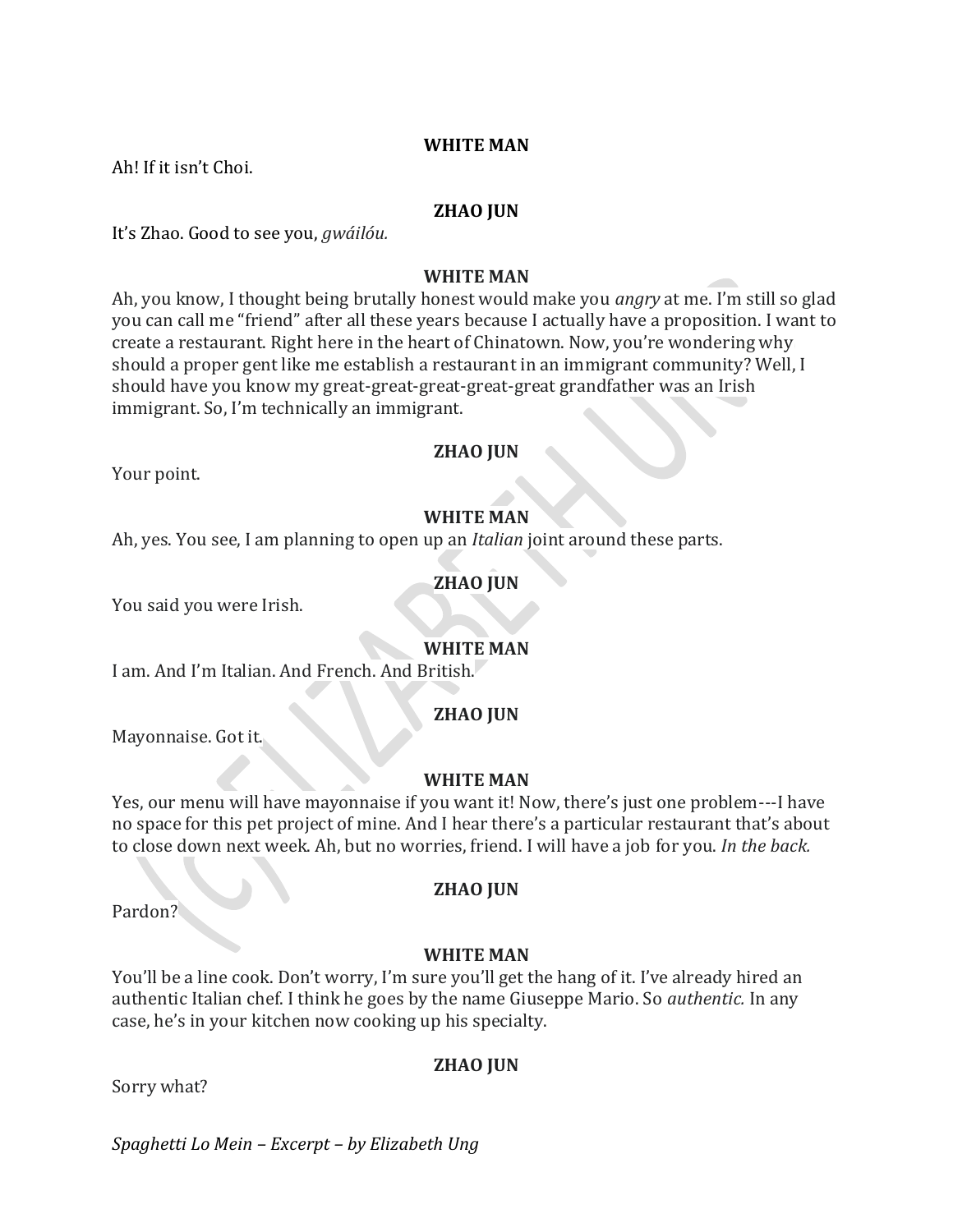## **WHITE MAN**

Now be a doll and bring out his dish. I have some taste-testing to do.

## **ZHAO JUN**

He has no right to enter my kitchen when it's still my restaurant that I built from scratch---

#### **WHITE MAN**

Or I could just make you dishwasher. Your choice, friend.

*(ZHAO JUN exits.)*

#### **JINNY**

Oh no, Grandma! What's gonna happen to The Jun-porium?

#### **GRANDMA SIU**

Patience, Jinny. Like I said.

*(ZHAO JUN brings out a plate of spaghetti.)*

## **WHITE MAN**

Ah. Spaghetti. How unexpected of Mario. You see, my friend. This is *real* cooking with ingredients that are *not* MSG'd and slathered in other foreign substances.

*(WHITE MAN scarfs down the spaghetti.)*

# **WHITE MAN (cont'd.)**

Oh…my…baby-Jesus-on-a-pickle! Tell Mario to bring out another order!

## **ZHAO JUN**

*(smirks)* Yes, sir.

*(ZHAO JUN brings out more plates of spaghetti. The plates stack high.)*

## **GRANDMA SIU**

The customer would not stop eating the spaghetti! Every bite was a taste of heaven.

#### **JINNY**

Aww, now the restaurant really is going to be replaced.

## **GRANDMA SIU**

But soon, the customer seemed to relive a very familiar food experience.

*(WHITE MAN's eyes pop out of his skull.)*

## **WHITE MAN**

Wha-wha-wha-wha---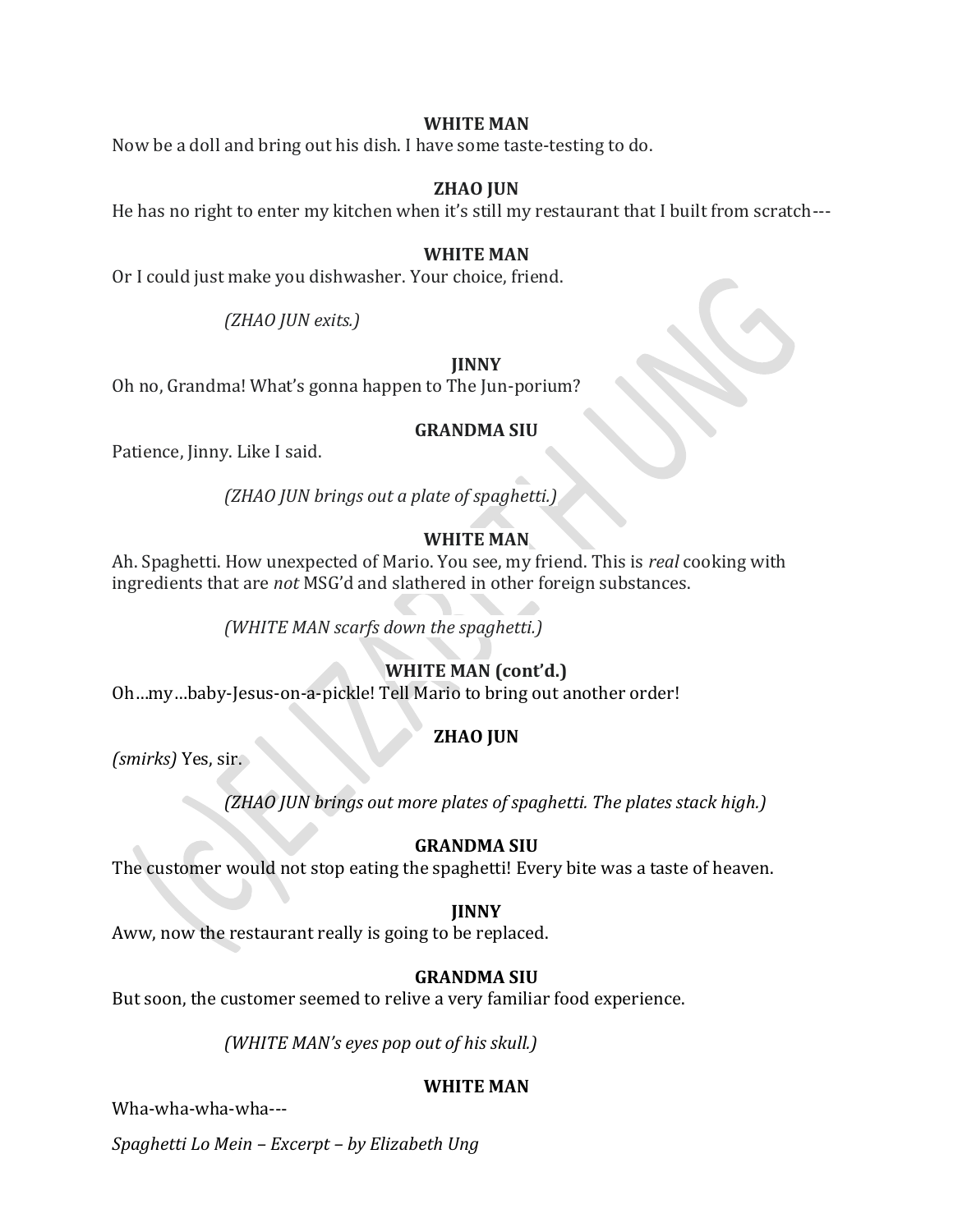## **ZHAO JUN**

Is anything the matter, sir?

## **WHITE MAN**

My pulse is…racing! Oh! Armpits sweaty. Ooooh boy, I think I need to use the bathroom--- *No!* This is a brand-new suit tailored to my waist!

*(WHITE MAN puts a finger on his pulse.)*

## **WHITE MAN (cont'd.)**

What's happening to me??!!

## **ZHAO JUN**

Perhaps you, uh, ate too much.

## **WHITE MAN**

No! Well, yes. Maybe! But this is too *good* to make me bloated. Bring out Giuseppe Mario!

*(ZHAO JUN turns around, bringing out a fake mustache and European chef out.)*

## **ZHAO JUN**

*(in a bad, fake Italian accent)* Si, *signore*?

## **WHITE MAN**

You???!!!

## **ZHAO JUN**

You just admitted you ate too much of my food.

## **WHITE MAN**

*Your* food?

## **ZHAO JUN**

You know, spaghetti is *really* similar to lo mein. Had to find a good substitute for tomato sauce, though. But it turned out to be *much better*.

*(ZHAO JUN winks at JINNY. WHITE MAN wheezes.)*

## **WHITE MAN**

Y-y-y-y-y-y-you---

## **ZHAO JUN**

Yes, let me just speak for you, sir. For one, MSG is a naturally occurring substance. No matter what, you will come across it. It's not a bad thing to eat…*if* you take it in moderation.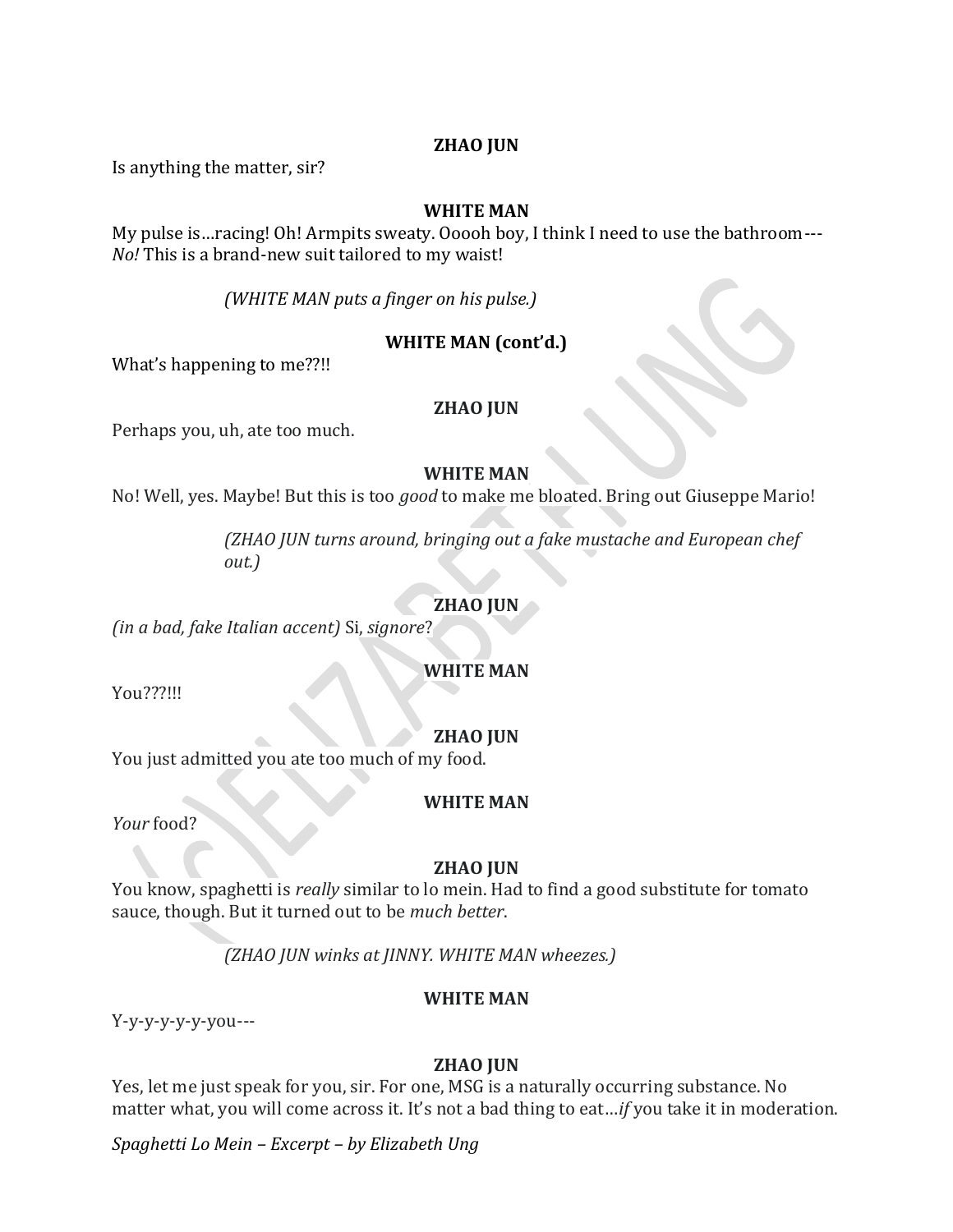For rich people like you, whose only job is to gentrify and replace everything you don't like or understand, I guess moderation isn't something you're familiar with. MSG is not the enemy. It's people like you who want to make things more "palatable" for your bland taste buds by stereotyping and othering immigrants like us. The Jun-porium will stay open! We are here to stay!

## **WHITE MAN**

*Nooooooooooooo*!

*(A flash of light indicating a photo was taken for a newspaper shows ZHAO JUN happily standing over the agonized WHITE MAN.*